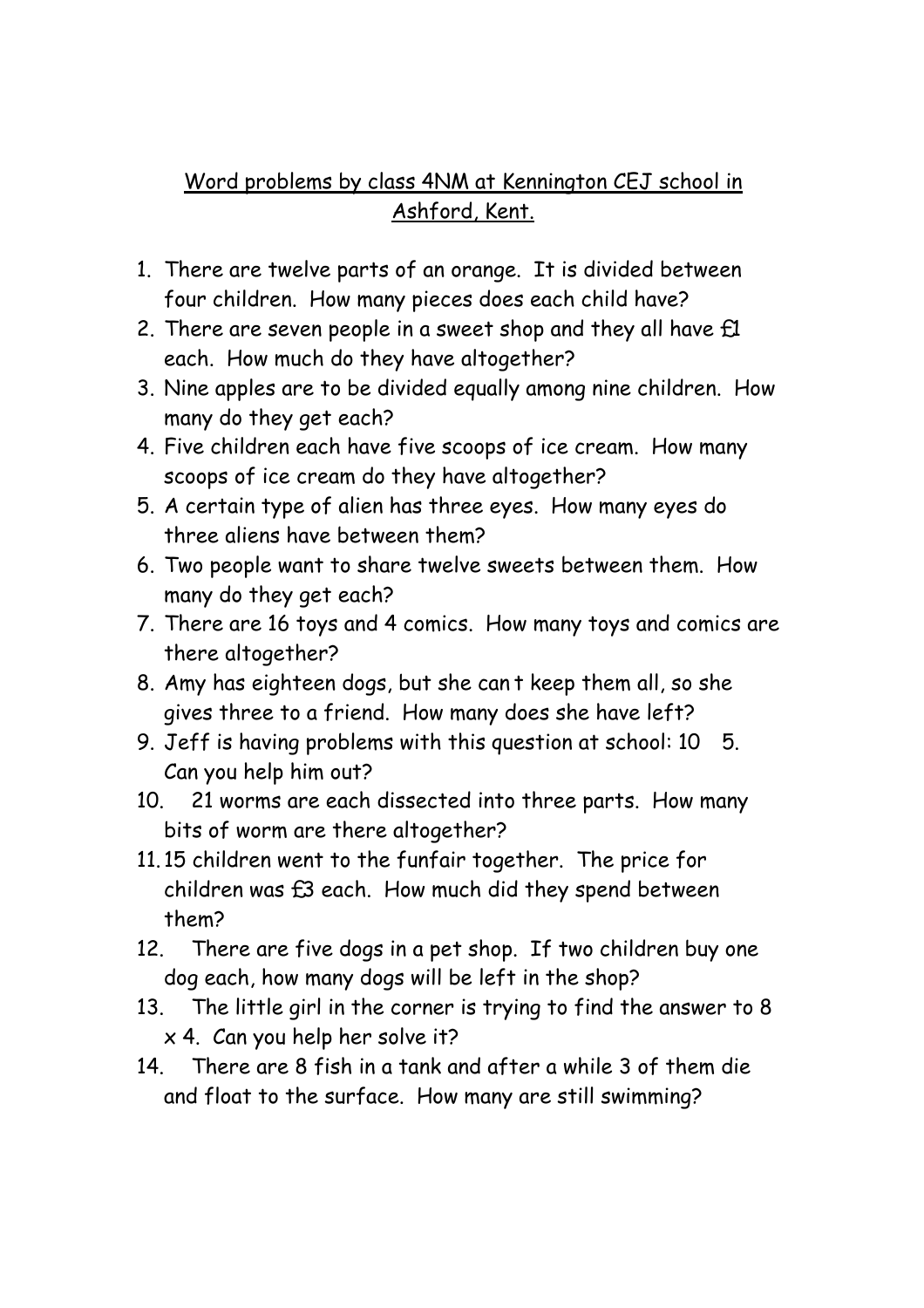- 15. 8 monkeys were playing on the monkey bars and two more joined them. How many were there altogether?
- 16. A pack of two CDs is available for a special price of £7.99. I have £1.75 in my pocket and I got £5 for my birthday. Do I have enough money to buy the CDs?
- 17. Three children only had enough money to buy nine sweets between them. They share them equally between each other. How many sweets does each child have?
- 18. Seven children go to the cinema to see Stuart Little (on for a limited time only!). It costs £5 each. How much will it cost for seven children to see it?
- 19. Lucy is looking for a present for her sisters birthday. She finds a pretty necklace for £12 but she only has £5. How much more money does she need?
- 20. Twelve sweets are divided amongst three children. How many does each child have?
- 21. Two children have four pieces of cake to share between them. How many pieces of cake does each child get?
- 22. A class of 20 spread themselves among 10 rides at the funfair. How many children will there be on each ride?
- 23. Simon has nine oranges and two children ask to share them with him. How many oranges each?
- 24. Mr. Renyard has 32 pupils in his class. He wants to buy them each a pencil for 10p because they lost theirs. How much would it cost him?
- 25. Georgie has 72p and she wants to buy a pencil case that costs 99p. How much more does she need?
- 26. A family of 11 aliens has 99 eyeballs between them. How many eyeballs each?
- 27. I have a  $£5$  note and I use it to pay for 12 sweets that cost 15p each. How much change will I get?
- 28. Three Beyblades are in a stadium. One of them shoots out and two others come in; how many are in the stadium now?